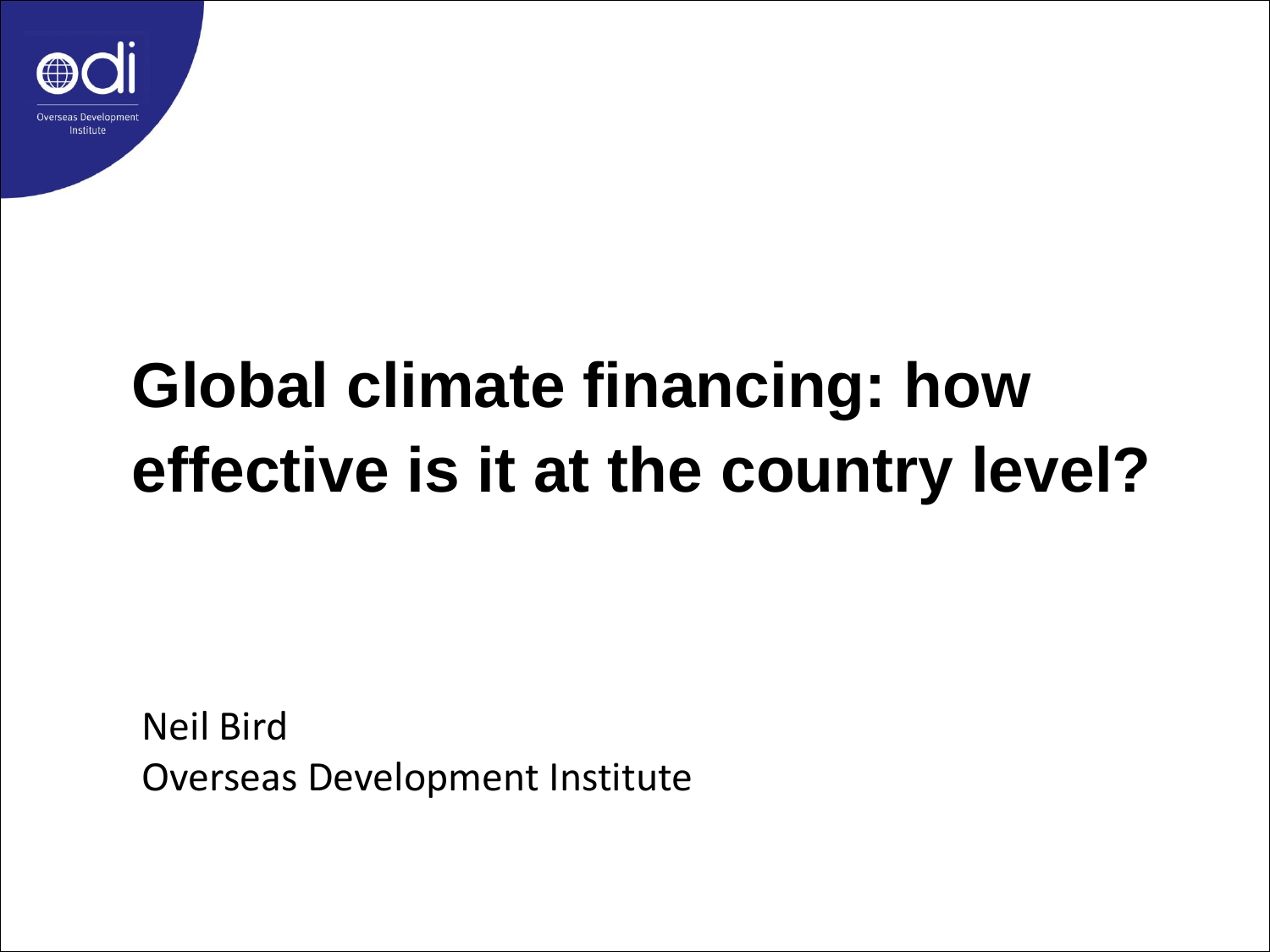#### **Context:**

In many countries climate change is a new area of public policy that will have a significant impact on people's lives, yet there is a limited understanding of what the cost of responding to climate change will be.

#### **Focus on the effectiveness question:**

• How are financial resources currently utilised within countries to fund climate change-related activities?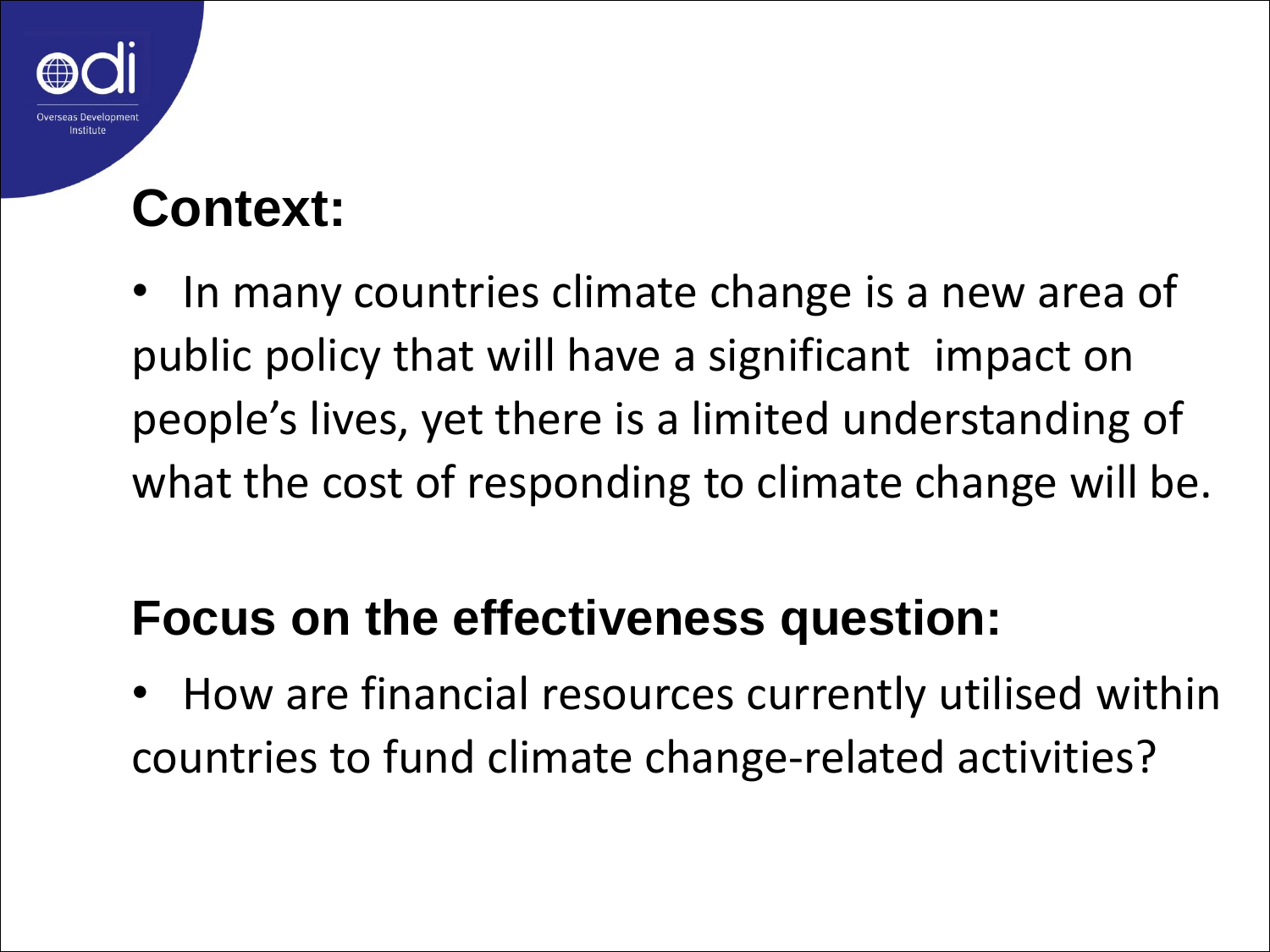

Defining climate finance remains a major, unresolved issue

There will be varying levels of confidence that can be placed on different estimates of expenditure

Increasing difficulty in attributing climate Increasing difficulty in attributing climate change impact



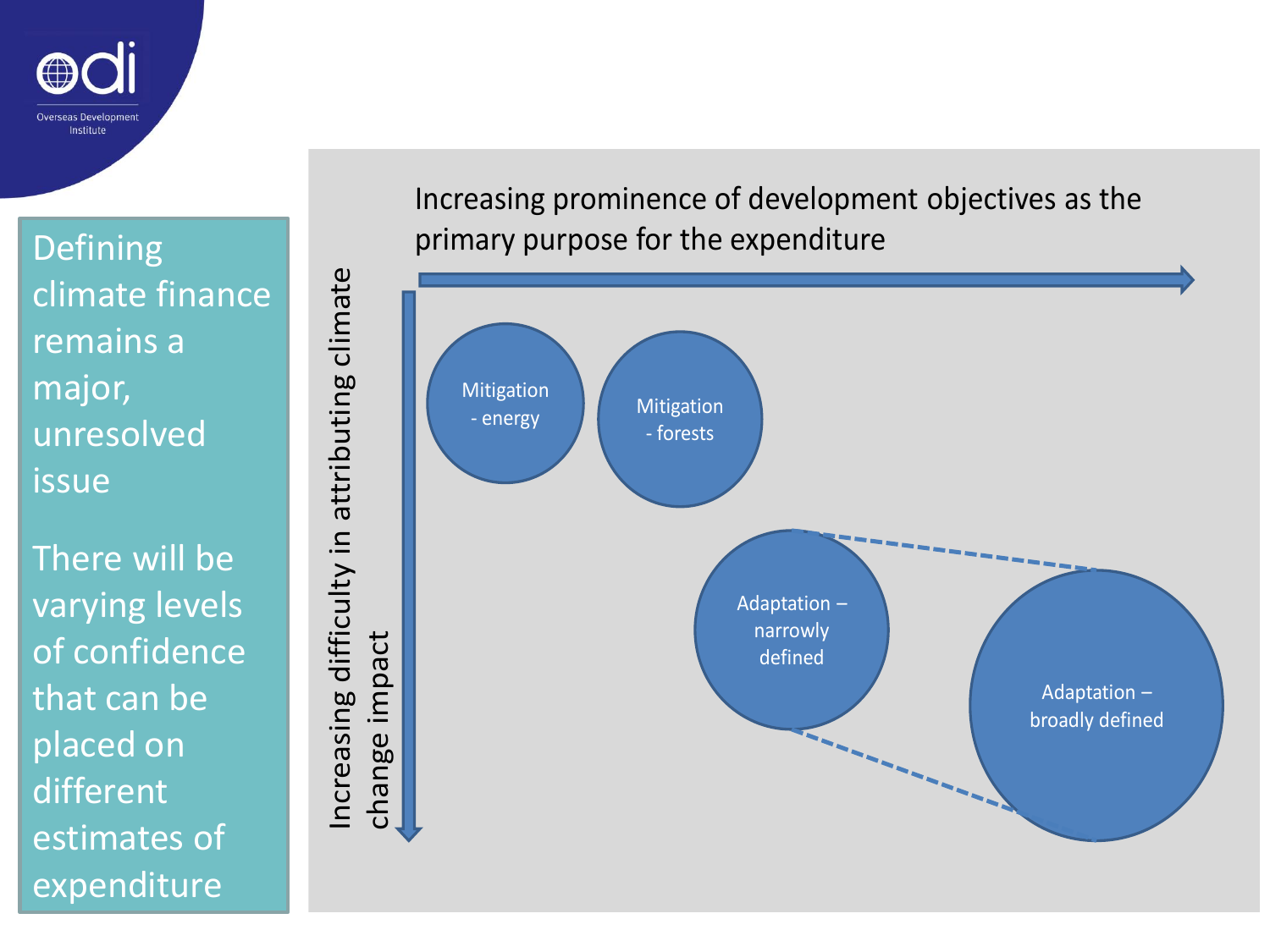

**Climate** finance: complexity of sources, agents and channels at the international level



Total finance available for climate change mitigation and adaptation initiatives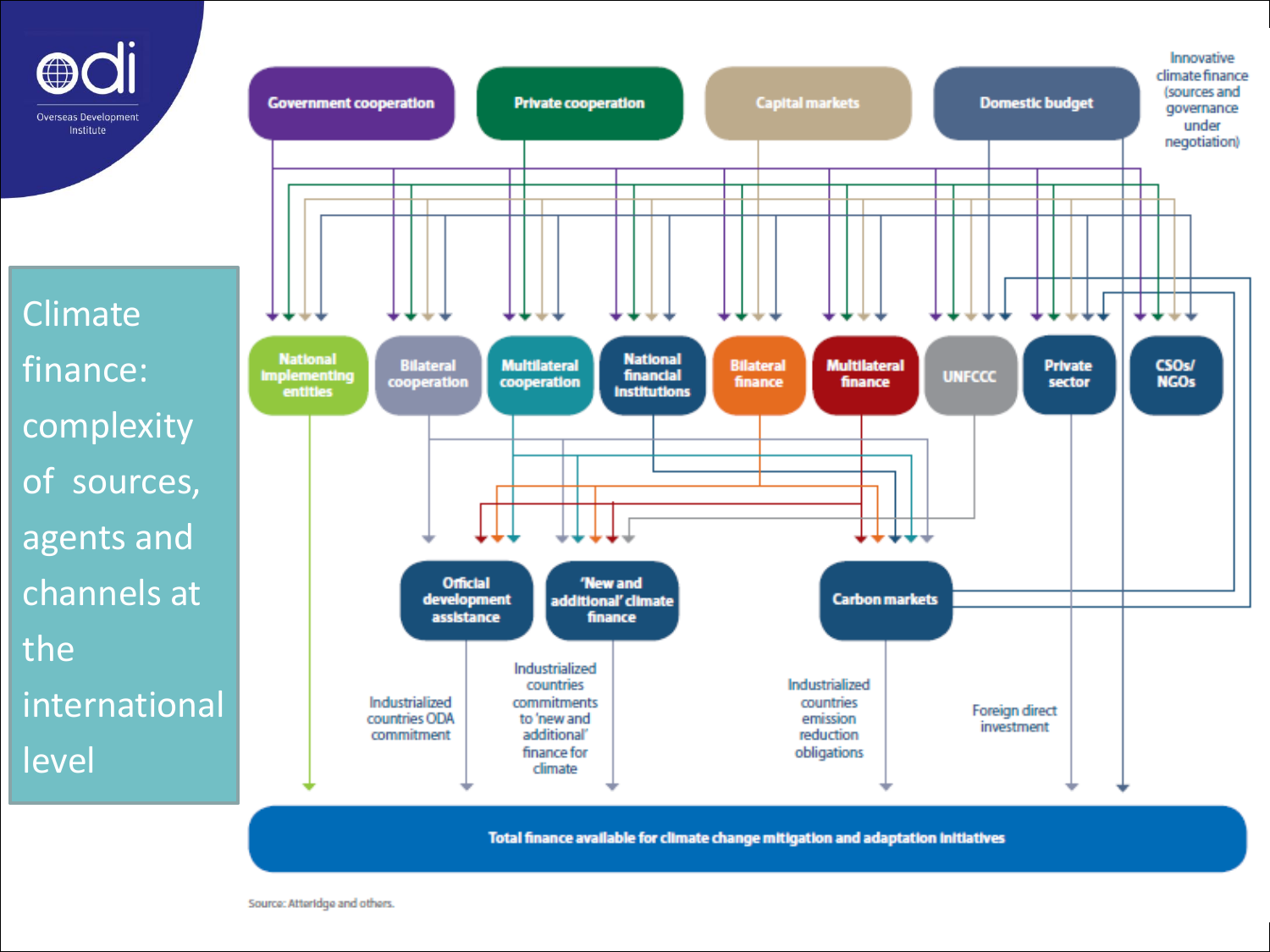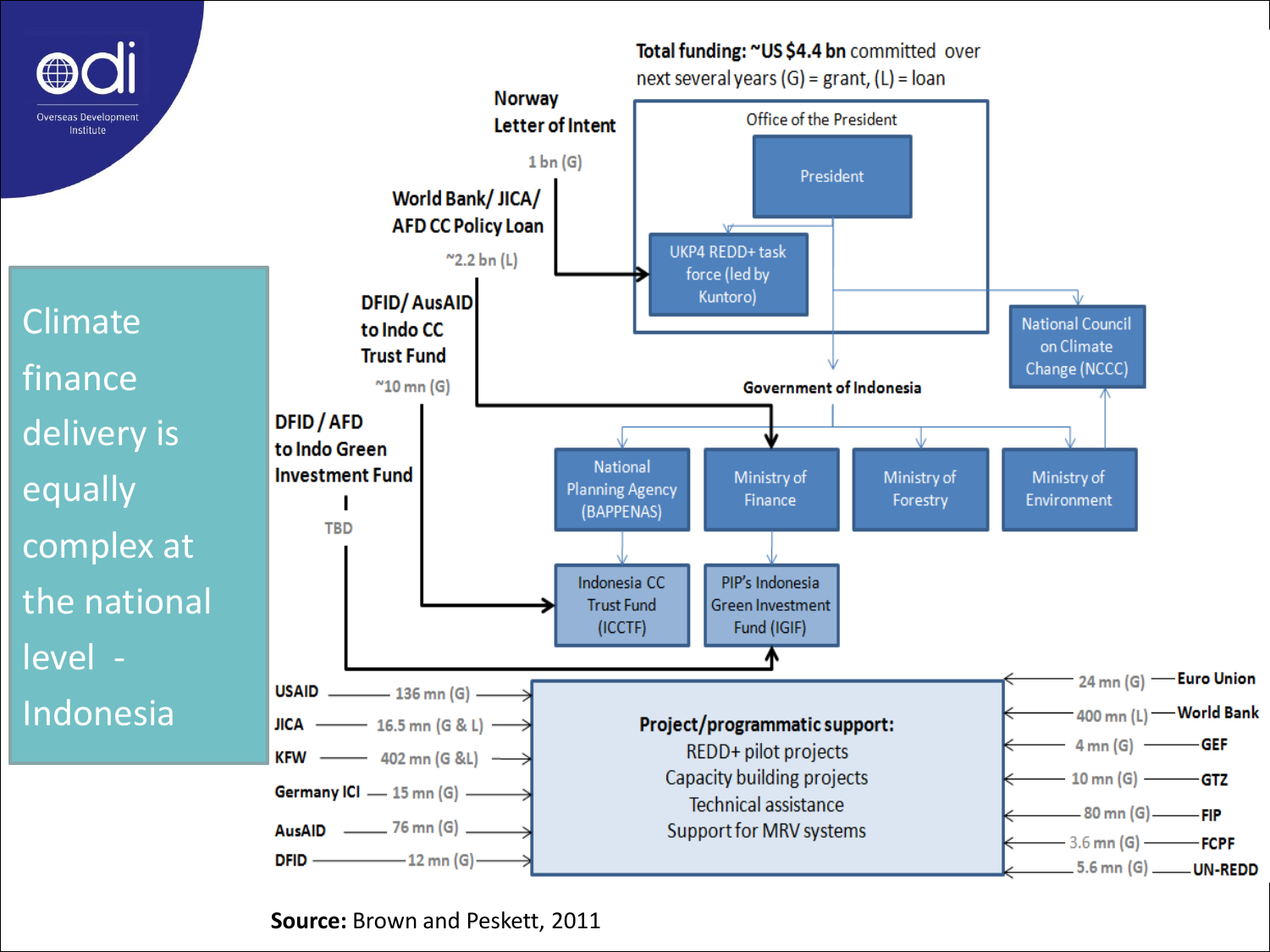

### **How are national systems within countries responding?**

- What is the scale and trends on expenditure for climate change related actions?
- What are the expenditure patterns of climate sensitive spending agencies in the public sector?





**PACITY DEVELOPMENT FOR** *DENT EFFECTIVENESS FACILITY FOR ASIA AND PACIFIC*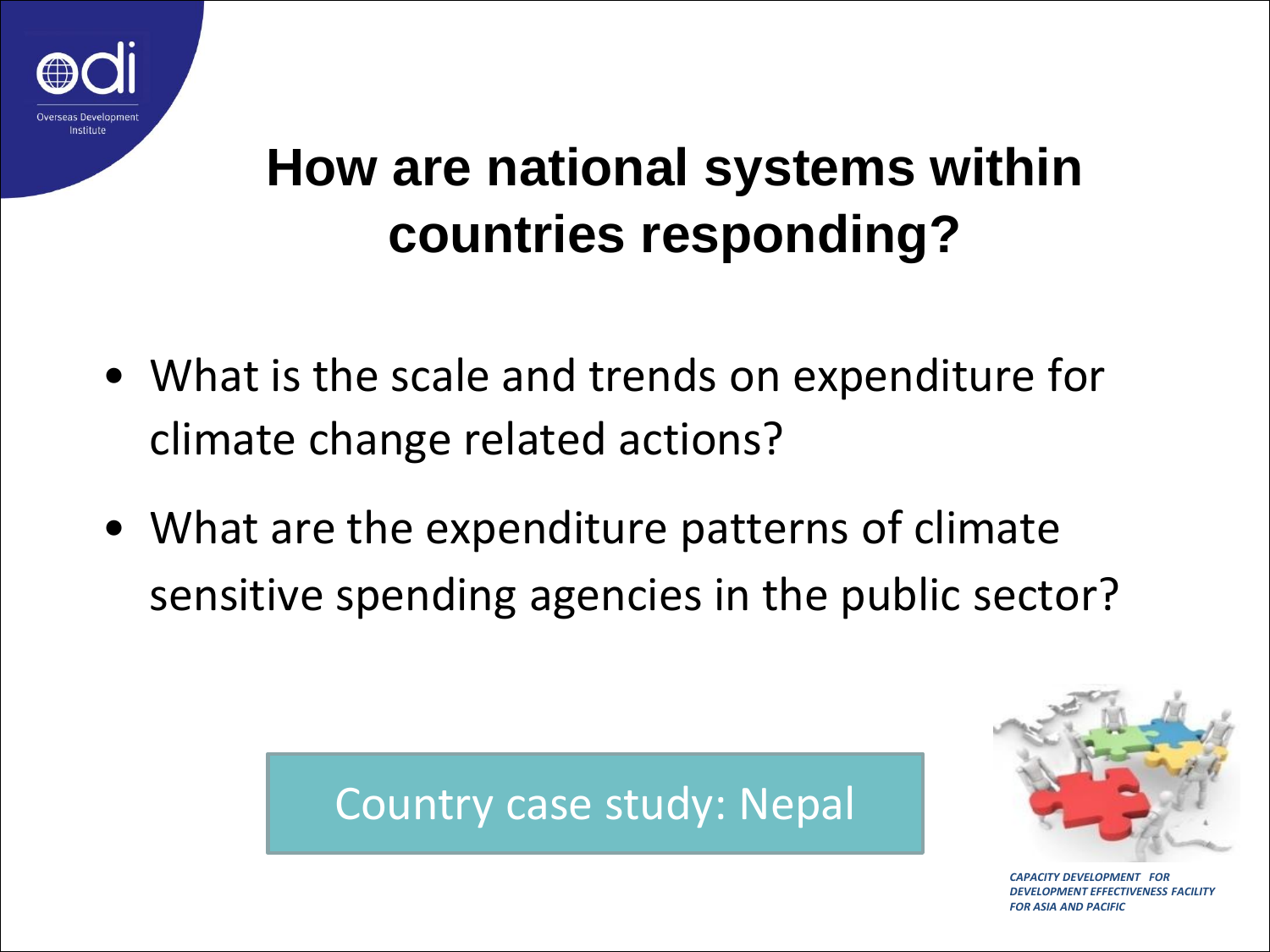

#### **Current Situation on Climate Change Expenditure**

- There are no clear definitions of climate change expenditure in use within Government Estimates.
- The functional analyses of expenditure within the Annual Budget, the MTEF, and the national plan do not make reference to climate change explicitly as a category or function.
- The international standard for budget classification GFSM 2001, does not identify climate related expenditure either.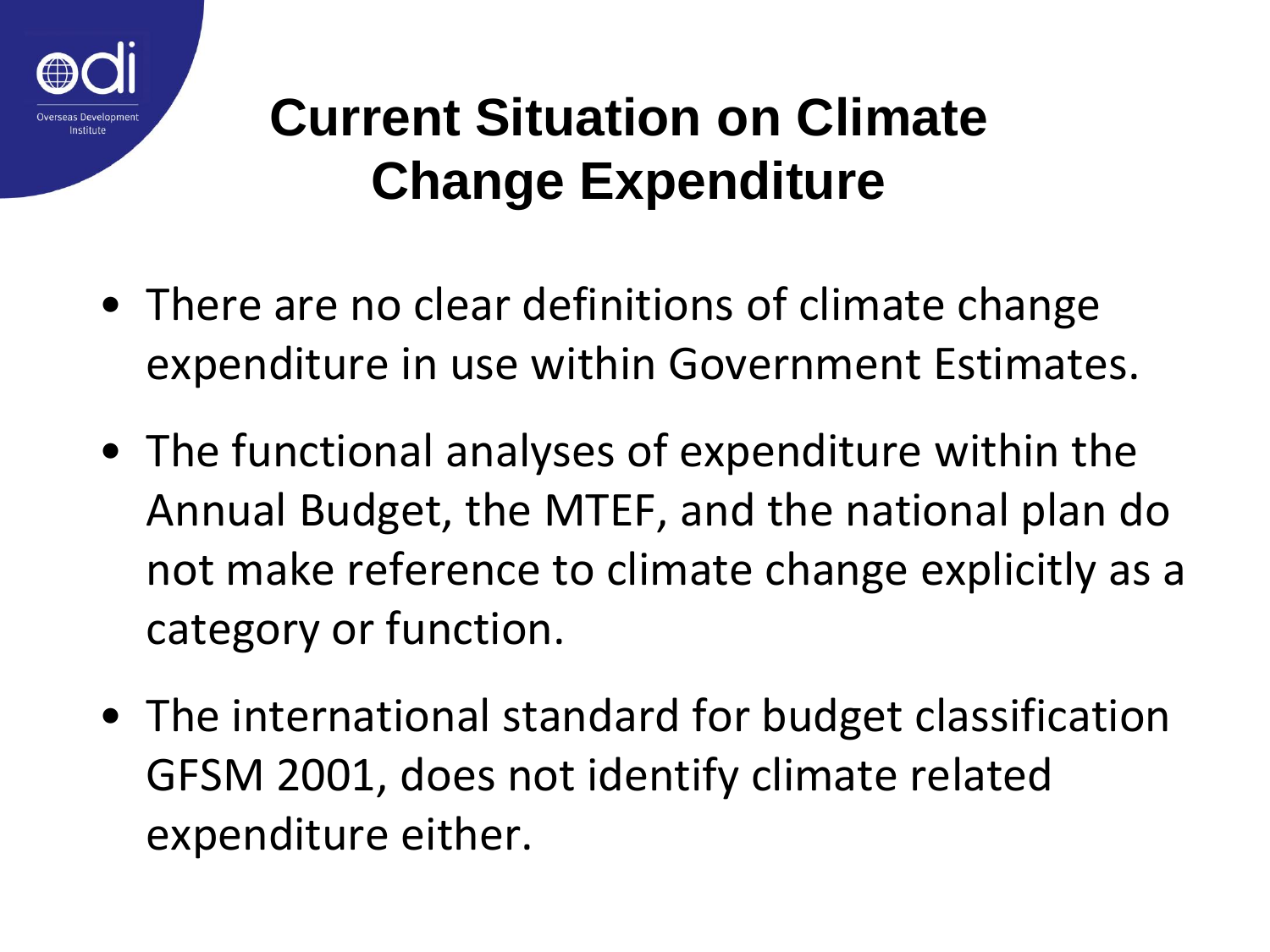

## **Study Approach in Nepal**

- 83 budget line codes with Government's Budget Book were identified as being relevant to climate change
- 33 of these codes were considered highly relevant.
- Represents a 'first cut' qualitative analysis
- Five year historical analysis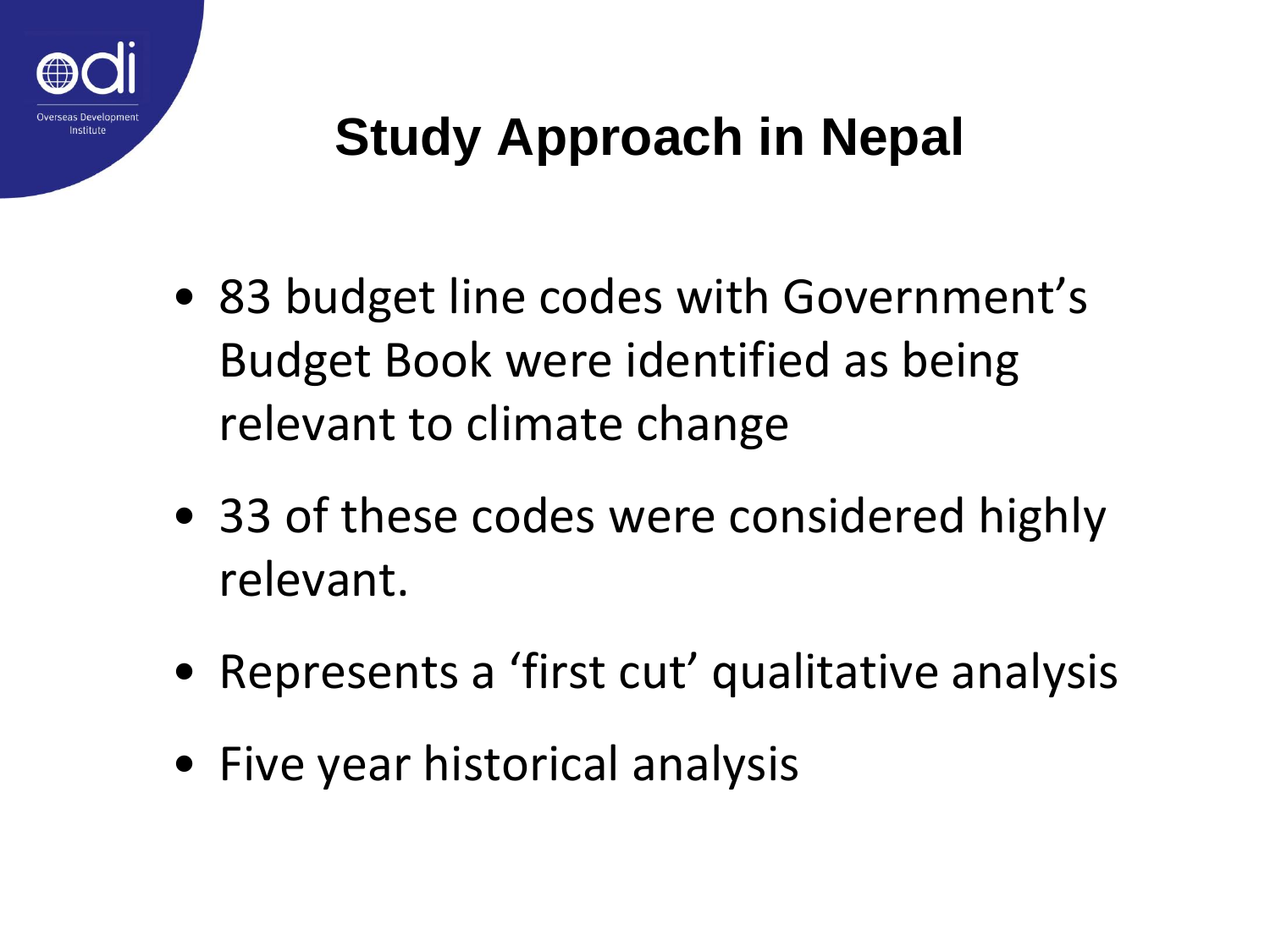

#### **Public Finance Management context in Nepal**

Rapid rise in total national budget

Even more rapid rise in climate change budget

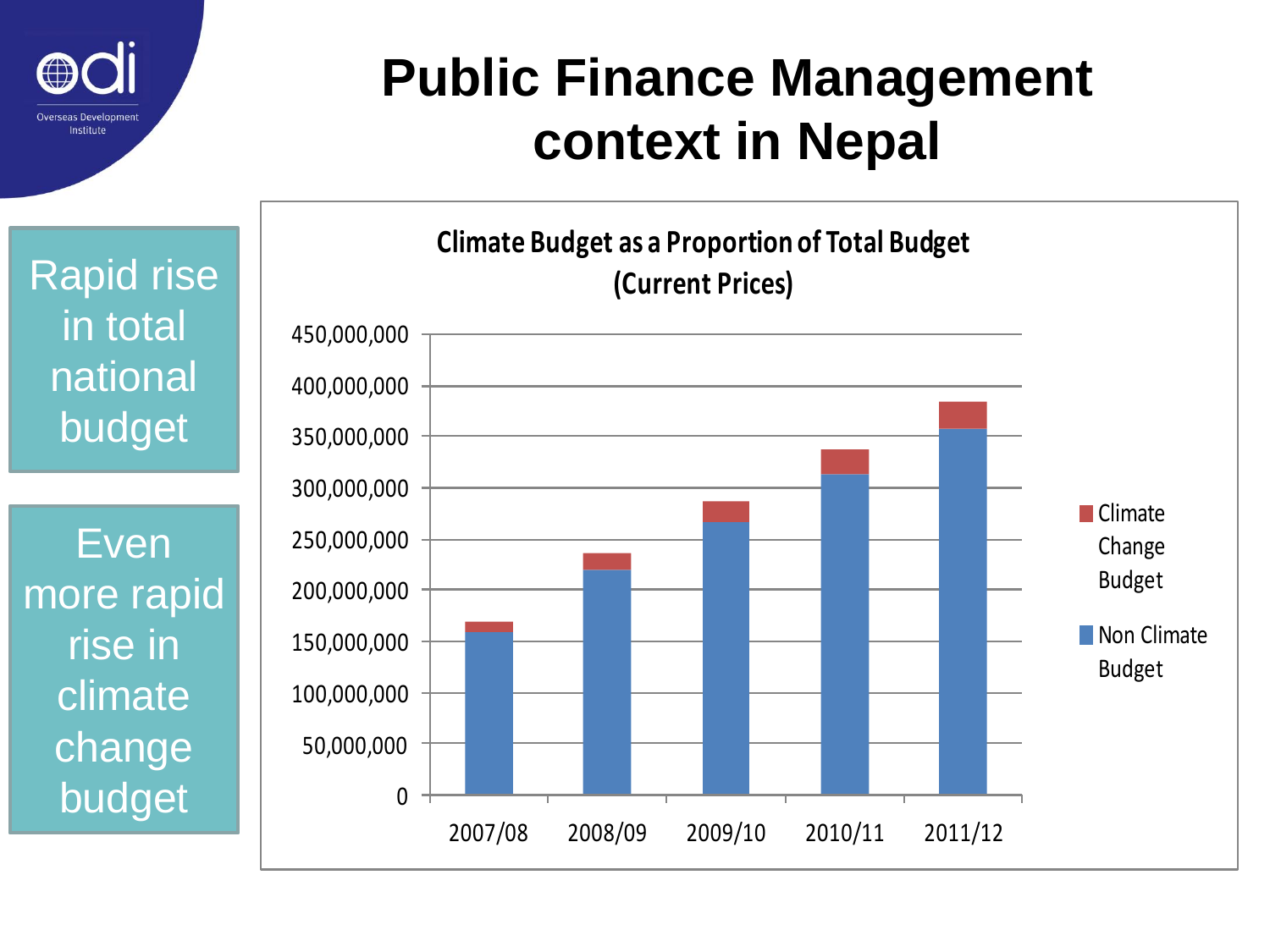

## **Funding Sources for climate change**

Climate change expenditure is far more reliant on donor funding than Government Expenditure as a whole

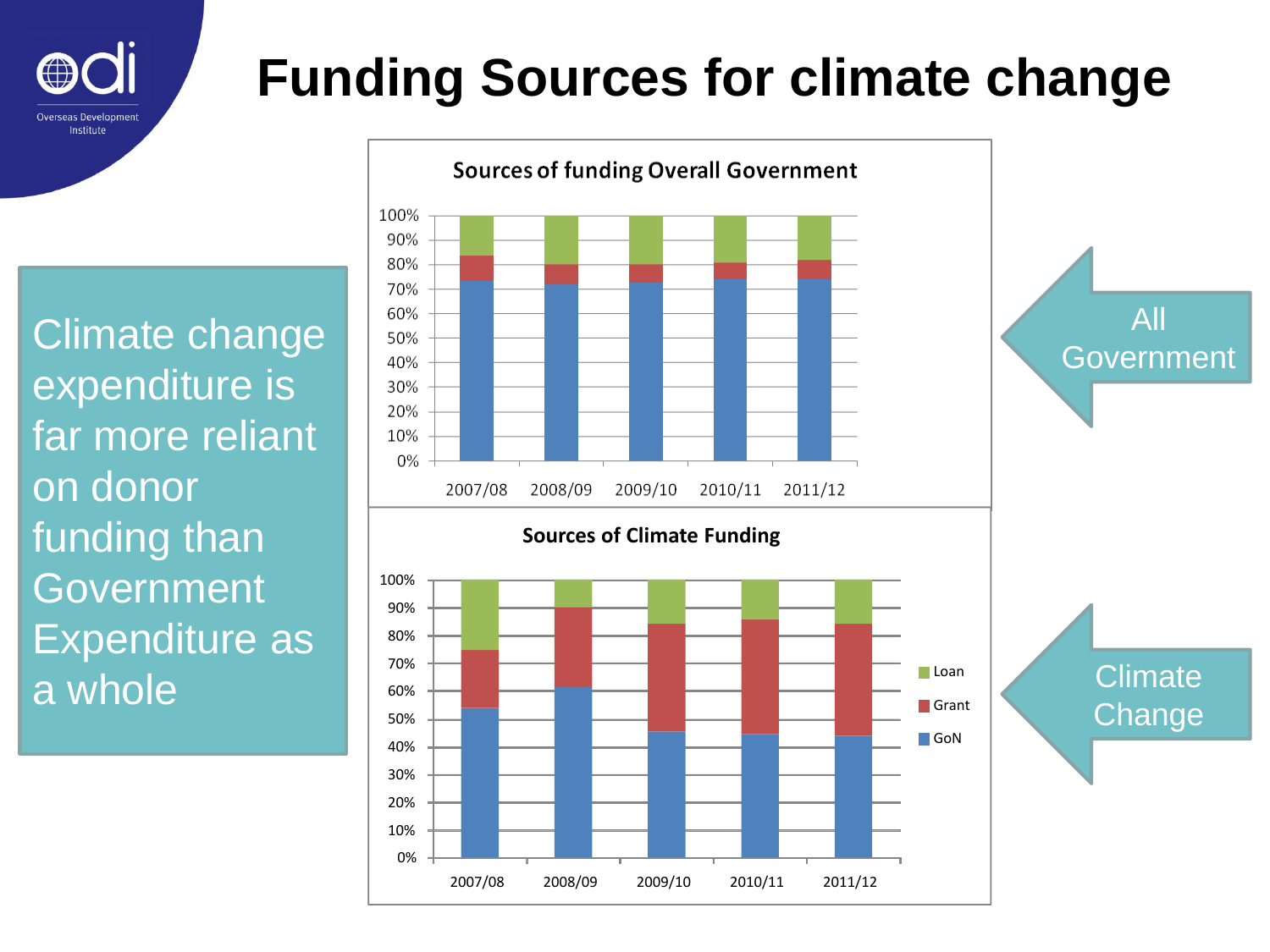

#### **Analysis of number of Relevant Climate Change Expenditure Codes**

Climate change activities continue to be seen as an environmental – rather than an economic – concern.

| <b>Ministry</b>              | <b>High</b>    | <b>Moderate</b> | Low            | <b>Total</b>   |
|------------------------------|----------------|-----------------|----------------|----------------|
| <b>Forests and Soil</b>      |                |                 |                |                |
| Conservation                 | 13             | 7               |                | 20             |
| <b>Physical Planning and</b> |                |                 |                |                |
| <b>Works</b>                 | $\overline{2}$ | 10              | $\overline{2}$ | 14             |
| Environment                  | 11             | $\mathbf{1}$    |                | 12             |
| <b>Local Development</b>     | $\mathbf{1}$   | 8               | $\overline{2}$ | 11             |
| Irrigation                   | 3              | 6               |                | 9              |
| Agriculture and              |                |                 |                |                |
| Cooperatives                 | 3              | $\overline{4}$  | 1              | 8              |
| Energy                       |                | 6               | 1              |                |
| Industry                     |                | $\overline{2}$  |                | $\overline{2}$ |
| <b>Total Codes</b>           | 33             | 44              | 6              | 83             |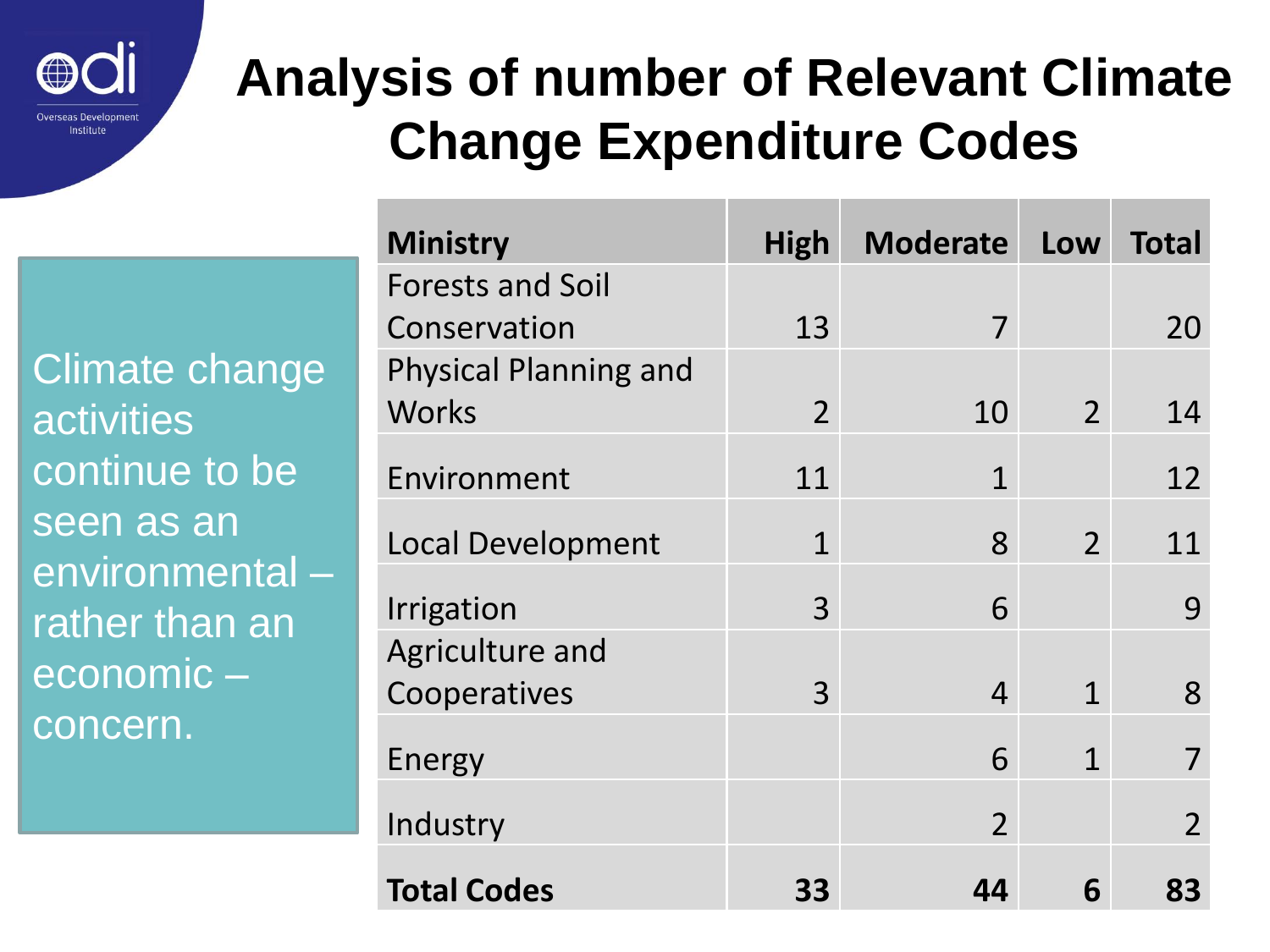

## **Some early headlines on climate change expenditure in Nepal - 1**

- Budgeted climate change expenditure has been on average around 6.7% of the annual government budget over the past five years.
- In general terms, planned climate change expenditure has increased year-on-year from 1.3% to 2.1% of GDP.
- 76% of budget allocation in the five years reviewed has been for adaptation activities.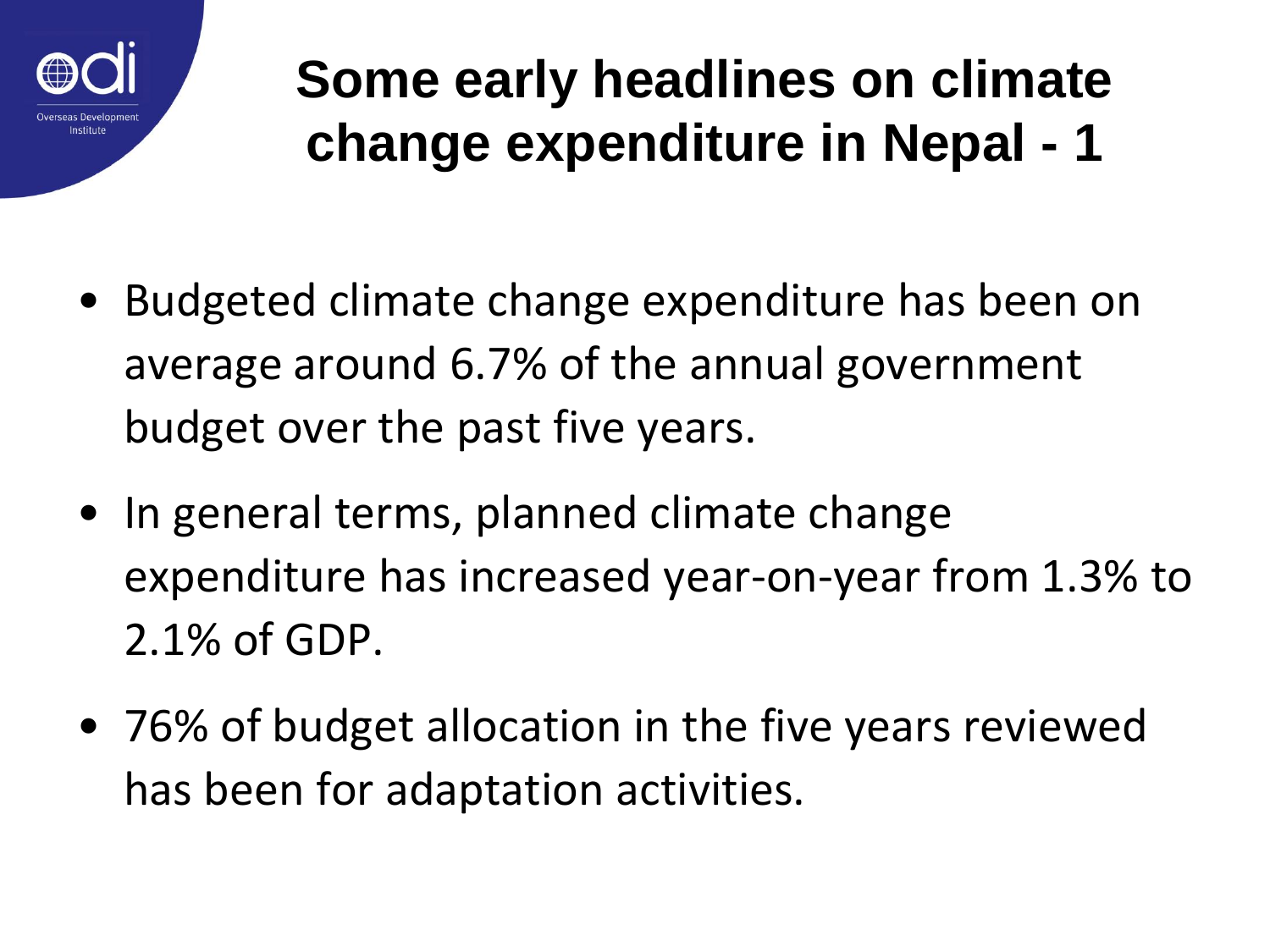

#### **Some early headlines on climate change expenditure in Nepal - 2**

- 13 programs, at a total cost of about US\$ 326 million, are funded or in the process of funding by international development partners.
- Of these, about US\$ 225 million is grant finance and about US\$ 101 million is in terms of loans.
- Approximately US\$ 13 million per year is 'off budget' in terms of international technical assistance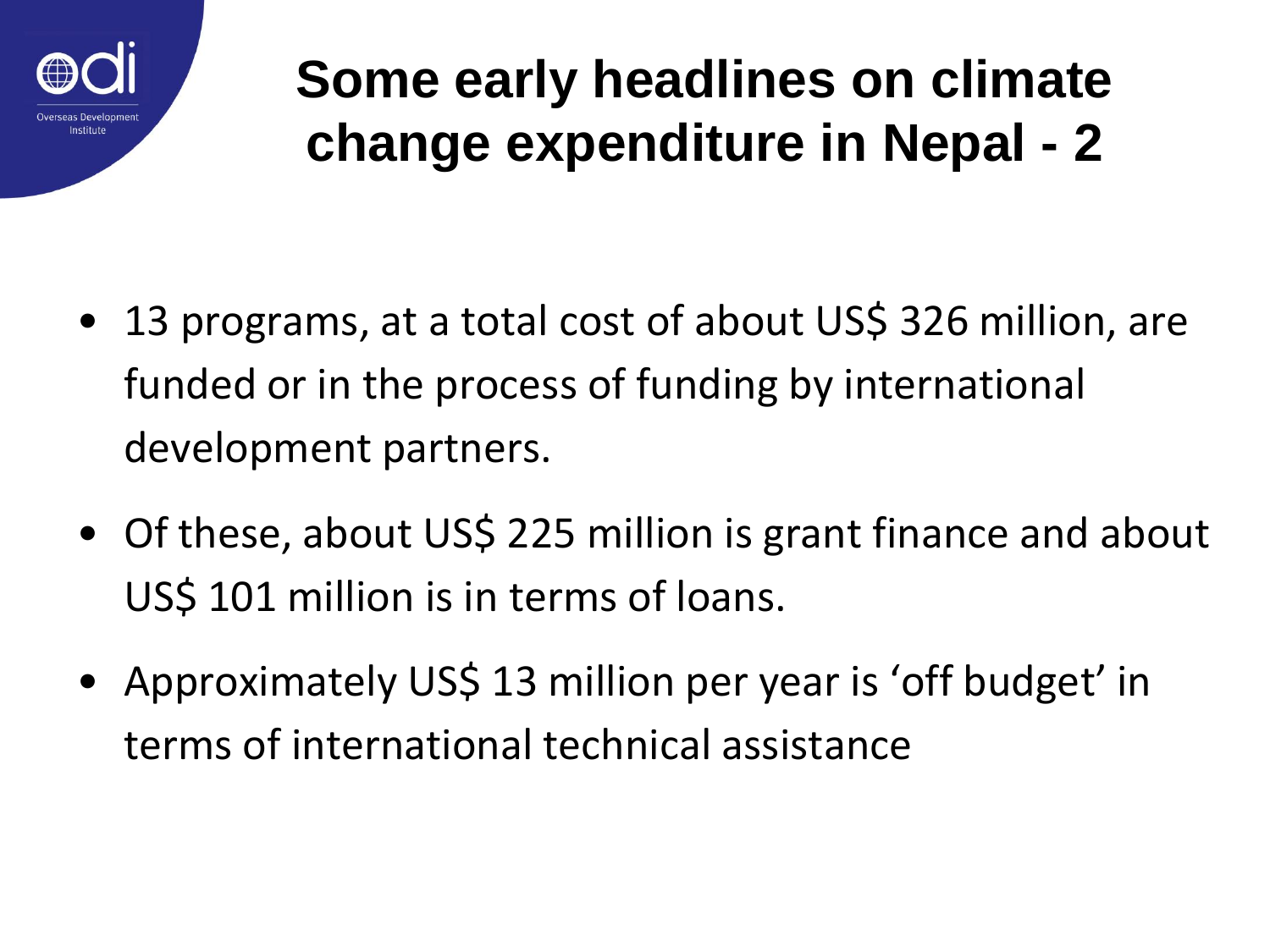

#### **Some issues to be addressed to improve national climate finance delivery**

- Greater clarity is needed over the definition of climate change expenditure
- The rapid growth and attendant governance and management issues must be considered in the design and execution of climate change programs
- The increasing donor share of funding highlights international support is forthcoming, but raises the issues of sustainability and how that support should be channelled
- Capacity of local government to handle large amounts of climate expenditure needs to be strengthened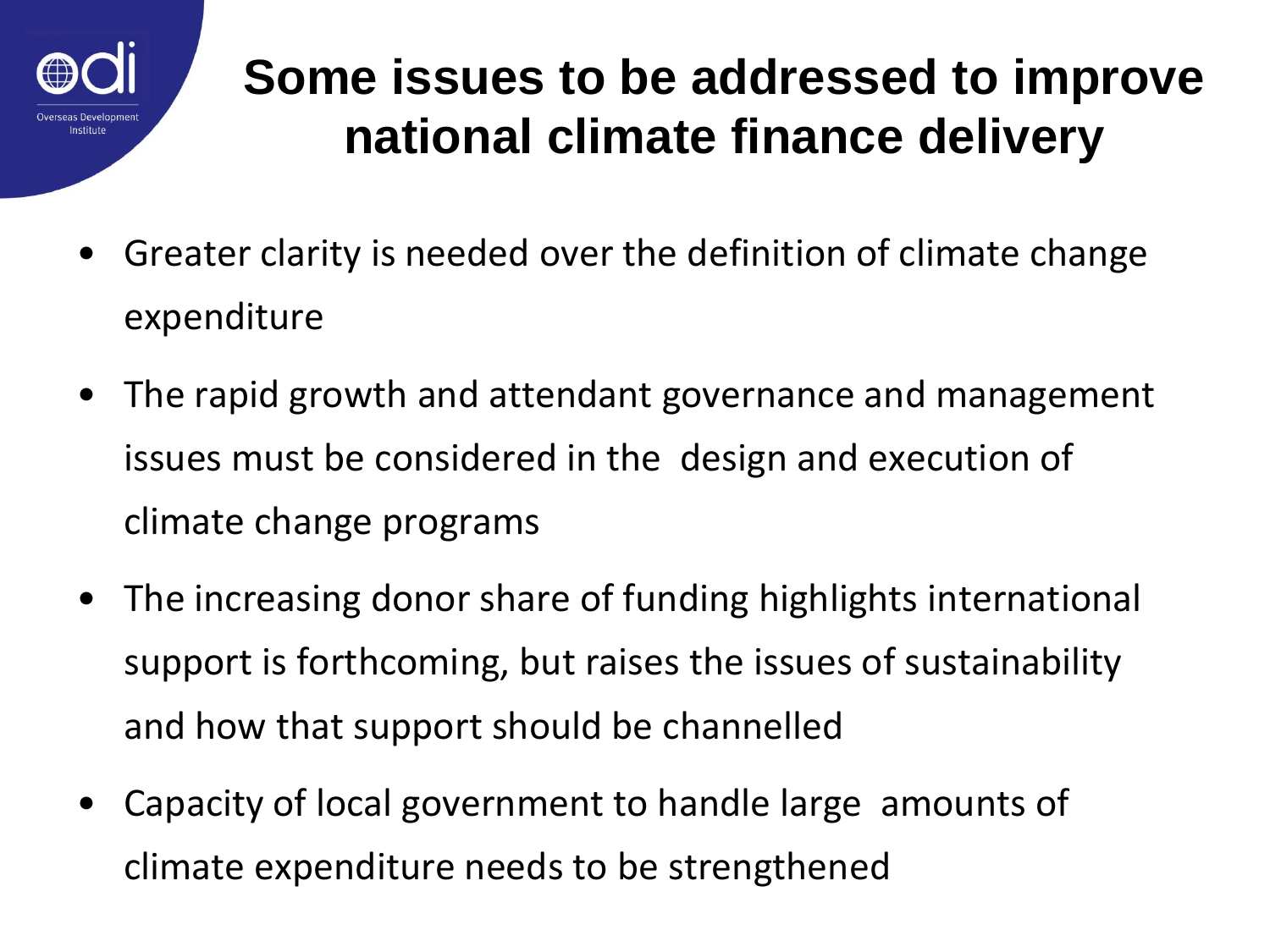

All these issues are heightened as the move to Direct Access takes place.

Direct Access reflects not only the transfer of scaledup financial resources for developing countries, but is part of a wider capacity development process that strengthens national ownership over the response to climate change



#### **Discussion Paper**

#### **Direct Access to Climate Finance:** experiences and lessons learned

November 2011

**United Nations Development Programme** 

**ENVIRONMENT AND ENERGY**